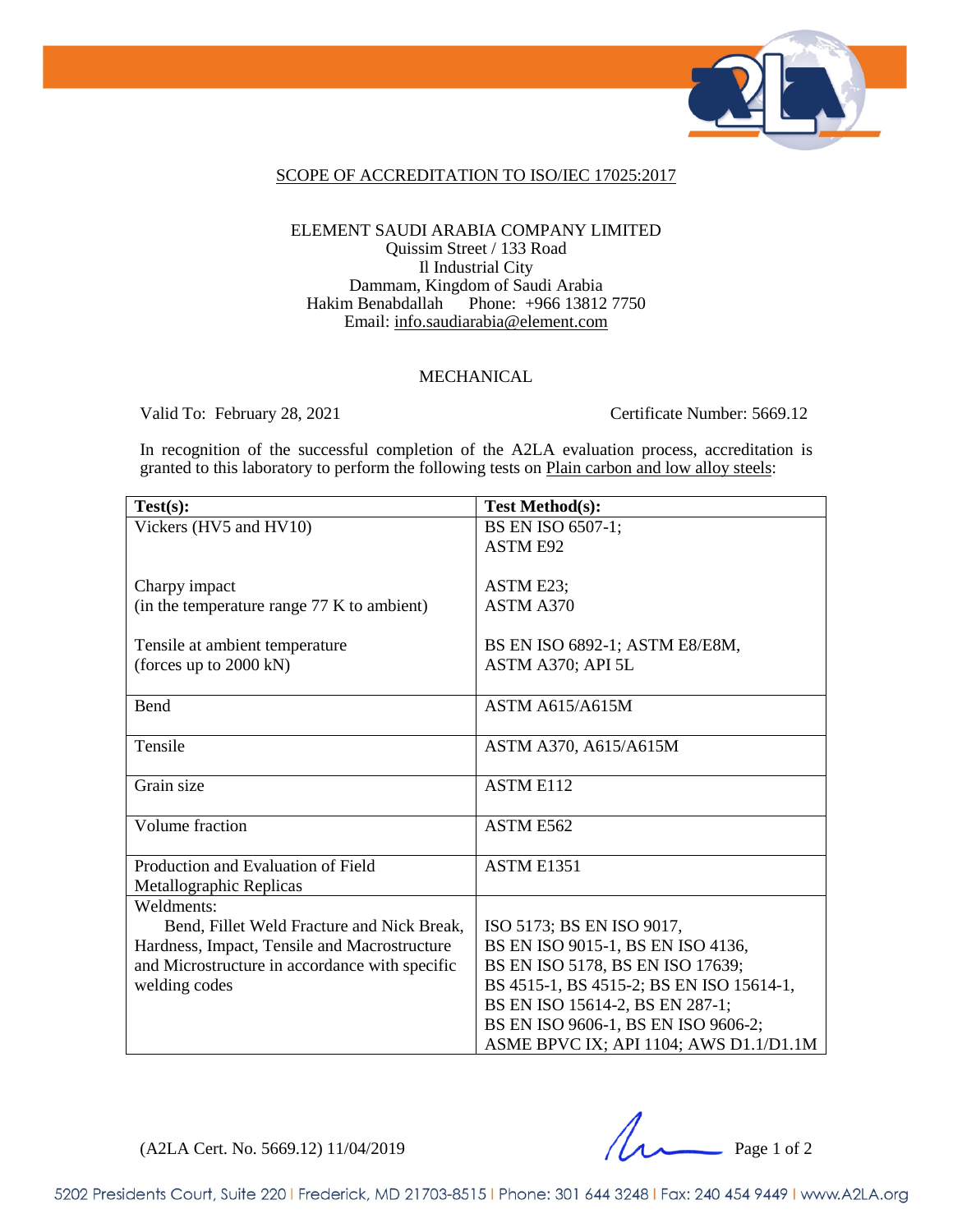| Test(s):                                                              | <b>Test Method(s):</b>                      |
|-----------------------------------------------------------------------|---------------------------------------------|
| <b>Corrosion Tests:</b><br>Susceptibility to inter-granular corrosion | ASTM A262 Practices A, B and E,<br>ASTM G28 |
| Pitting and crevice corrosion                                         | ASTM G48 Method A                           |

 $(A2LA$  Cert. No. 5669.12) 11/04/2019 Page 2 of 2